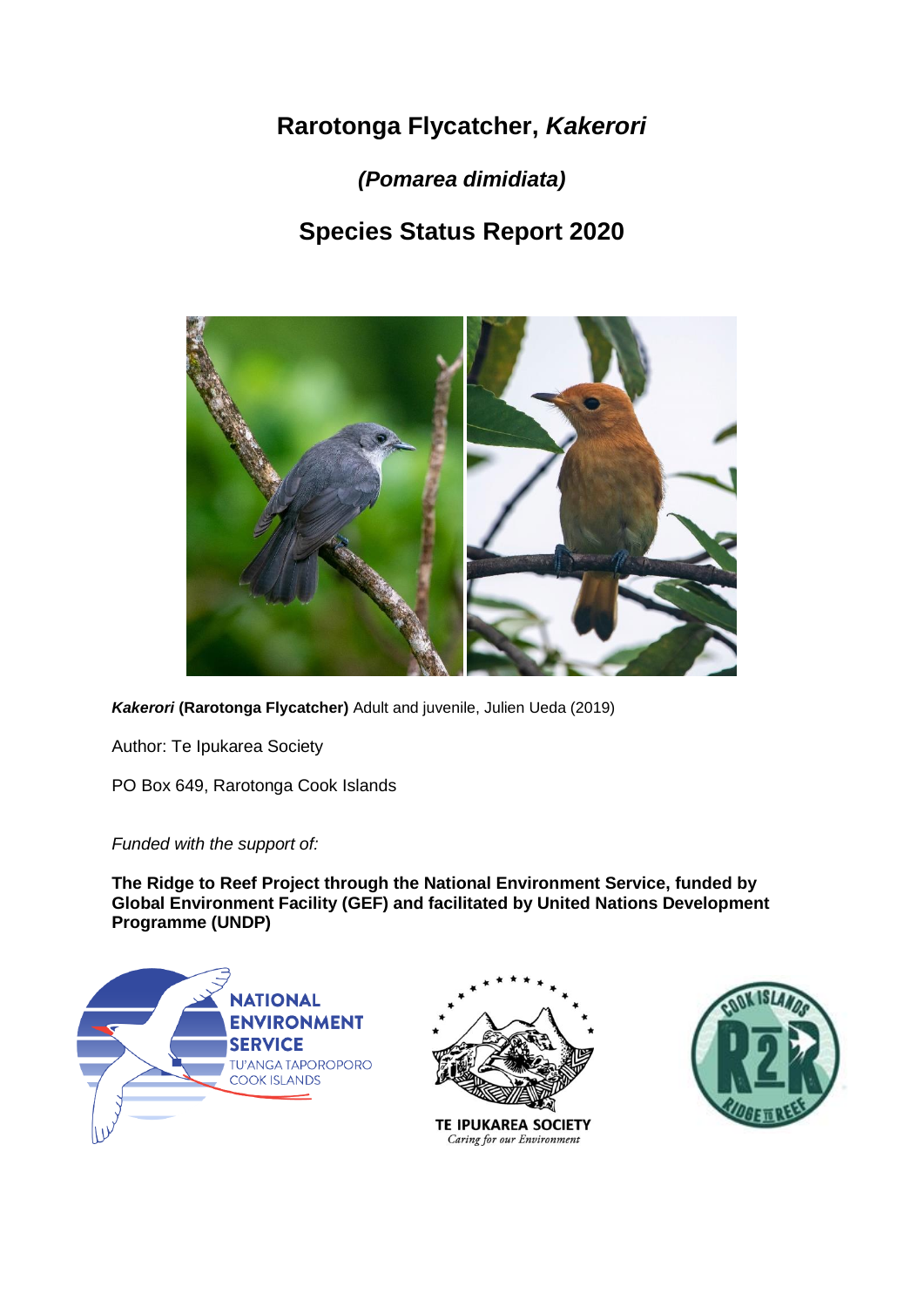#### **Summary**

Conservation work in the form of rat baiting to control rat numbers within the Takitumu Conservation Area (TCA) has been ongoing since 1989, to protect 7 of the then 13 breeding pairs of the Rarotonga Flycatcher (*Pomarea dimidiata*), known locally as *kakerori* (Robertson et al 1998). More than 20 years later, a desk-based assessment of the Cook Islands Key Biodiversity Areas (KBA) and Important Bird Areas (IBA) was developed (Evans 2012). In this report, it was identified that the *kakerori* was 1 of 8 threatened national land bird species found in the Cook Islands. *Kakerori* are still predominantly found within the Takitumu Conservation Area (TCA) on Rarotonga, also identified as a KBA. The bird is currently listed as 'Vulnerable' under the IUCN Red List of threatened species (Birdlife International 2018).

The *kakerori* was included in the Strategic Results Framework (SRF) of the Ridge to Reef project (R2R) as a priority species for continued management and conservation actions. The R2R baseline figures at the start of the project in 2015 recorded *kakerori* population numbers at 428 individuals on Rarotonga and a translocated population of 125 individuals on Ātiu . The project's target goal for the species over the programme period aimed to achieve '*no net decline in kakerori population numbers'* (UNDP project document, undated).

The R2R project (2015-19, later extended to 2021) provided funds to assist the TCA in their ongoing recovery programme, including biennial population surveys, continued rat control programmes, an updated management plan and guidebook, materials and equipment to support management operations including an electric vehicle, amongst others.

The most recent 2017 census recorded an increase in *kakerori* numbers to 471 on Rarotonga. A 2018 survey found a minimum of 123 birds in Ātiu, however this was considered to be an underestimate due to surveying difficulties associated with inaccessible terrain. A full census was planned for August 2020 to inform the R2R terminal evaluation, but is pending Covid-19 travel restrictions. Thus, the total population of *kākerōri* is currently estimated at around 600 birds.

This demonstrates that the overall project target of no net decline in *kakerori* numbers from 428 has been achieved, with populations continuing to increase as a result of ongoing management actions supported by the R2R project.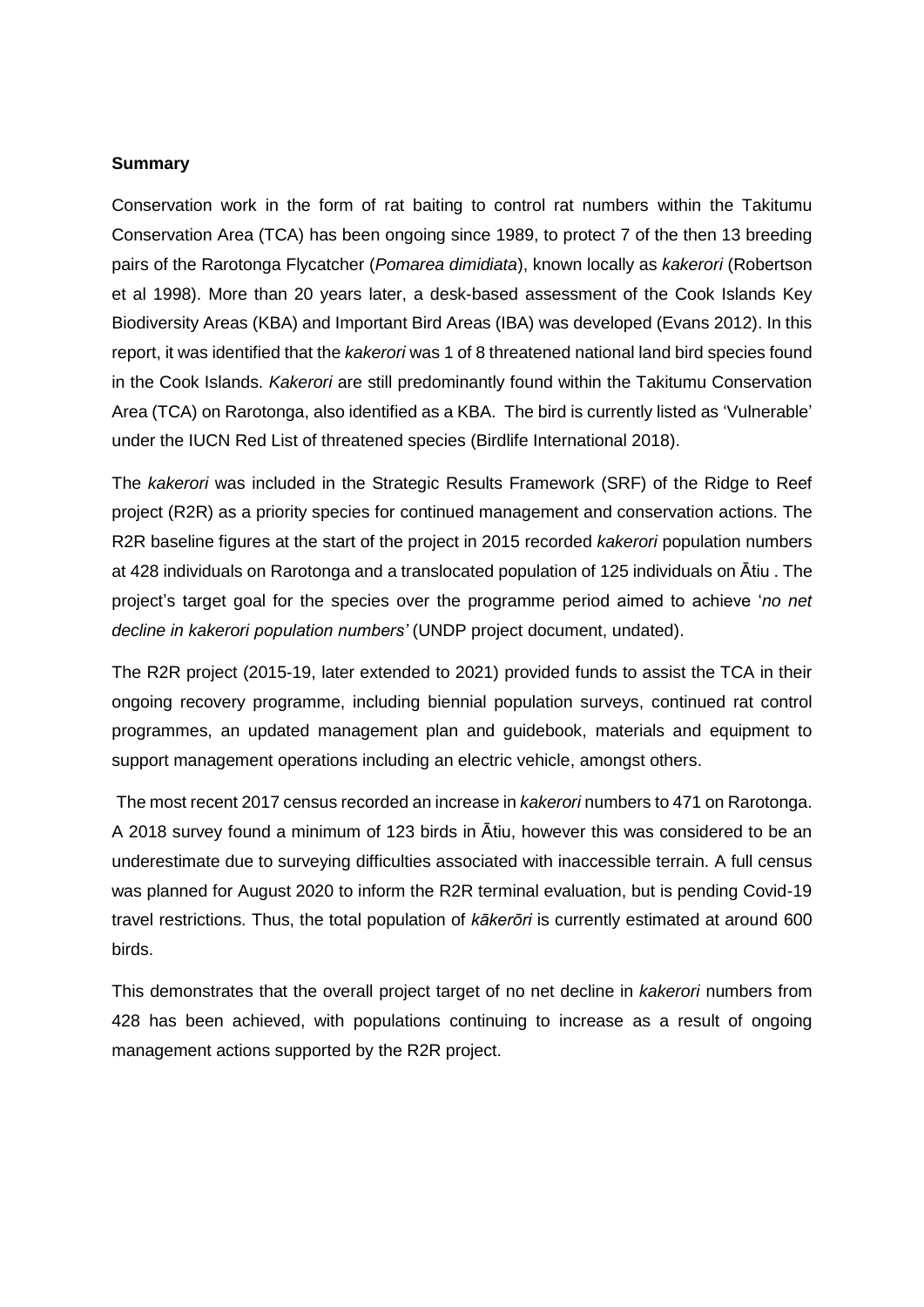## **The Rarotonga Flycatcher Background**

The Rarotonga Flycatcher (*Pomarea dimidiata*), locally known as the *kakerori*, is a small monarch flycatcher, endemic to Rarotonga. It has been listed as critically endangered in the past but has made significant progress over the past 30 years.

Both males and females undergo the same set changes in colouration as they grow older, with 1-3 year old birds distinguished by an orange colour and all birds over 4 years becoming entirely grey (Robertson et al 1993). *Kakerori* are territorial birds and are likely to occupy valleys sheltered from the prevailing south-east trade winds (Robertson & Saul 2008). Adult *kakerori* pairs remain within their territory throughout the year (Robertson & Saul 2008). They breed from October to February, though most eggs are laid in October and early November. Adults can lay 1 to 2 eggs in nests positioned on forked branches, sometimes overhanging streams (Robertson & Saul 2008). A new clutch will be laid if the nest fails, but not if clutches are successful (Saul et al 1998).

Effective management since 1989 has brought the *kakerori* back from the verge of extinction, and they now have a stable population found within and adjacent to the areas of the Takitumu Conservation Area (TCA), a 155-ha community managed forest area on the south-eastern side of Rarotonga. A total of 40 birds were also translocated on four separate occasions between 2001 and 2011 to Ātiu (Robertson et al, 2020). This was to establish an insurance population, in case a disease or cyclone was to wipe out the Rarotonga population.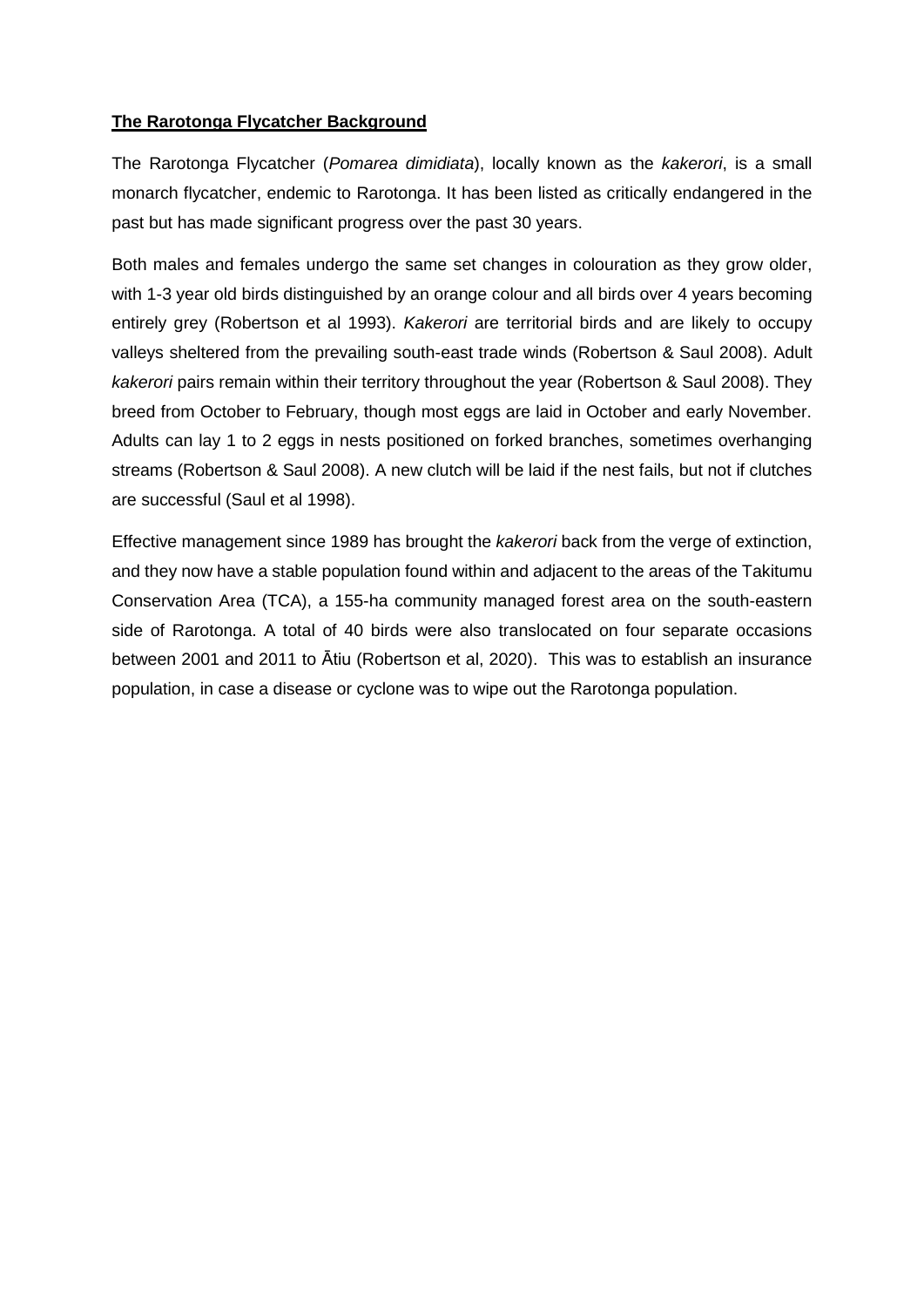

Figure 1. Map of Rarotonga, showing where the 155 ha (approximately 2.5% of Rarotonga's land area) Takitumu Conservation Area is located. The TCA is a landowner community designated and managed area (Robertson & Saul 2008).

#### **Population History and Distribution**

In the mid-1800s, *kakerori* were reported to be commonly seen throughout Rarotonga. However their numbers declined rapidly as a result of what was then attributed to deforestation (Gill 1885). By the early 1900s, the *kakerori* were thought to have become extinct but were rediscovered in 1973 within the rugged interior of the island (Robertson et al 1994). In 1983, David Todd found 21 birds and estimated that there were 35-50 birds (David Todd unpubl. data, in Robertson et al 2020). A thorough search was conducted in 1987 and found 38 birds (Robertson et al 1994) but after further annual censuses it was reported that numbers were declining, with 36 birds in 1988 and 29 in 1989. This resulted in the *kakerori* being classified as 'critically endangered' under the IUCN Red List criteria, as well as being listed as one of the 10 rarest bird species in the world (Collar et al 1994). During this time, population predictions found that the *kakerori* were experiencing an average rate of population decline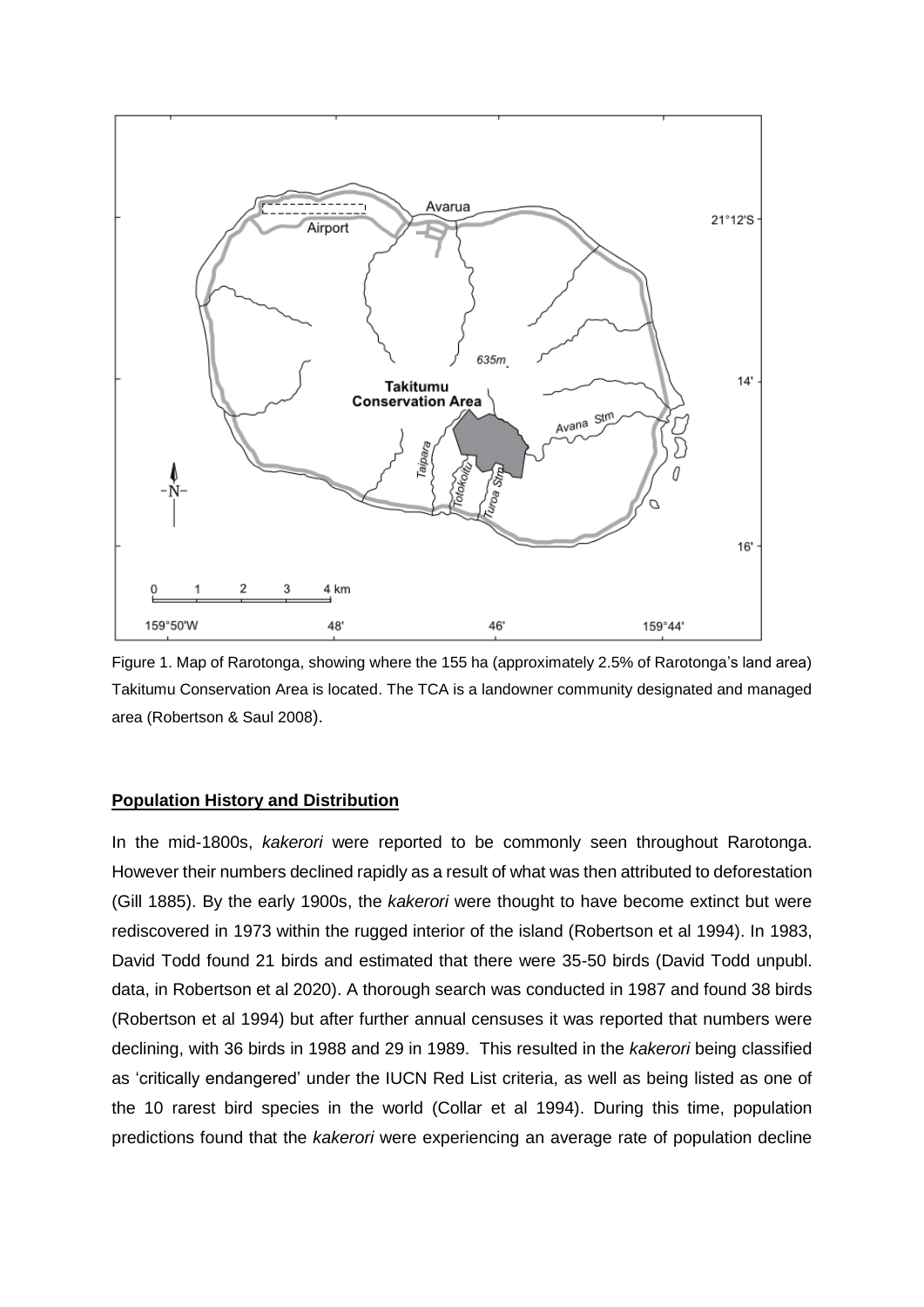by 12% per year, suggesting there was a 50% chance that the *kakerori* would be extinct by 1998 and a 90% chance of extinction by 2002 (Har unpubl. data, in Robertson et al 2020).

## **Current Population**

The 2017 census found 471 *kakerori* on Rarotonga (Robertson et al 2020). There were 320 birds living in or immediately adjacent to the area of the TCA, which is managed by rat baiting programmes annually. A further 154 were found outside the protected area, mainly in the lower Avana valley (47), Upper Avana Basin (32) or the Taipara Valley (27).

In 2017, the Ātiu population was estimated at about 150 birds (Ed Saul & Lynda Nia pers. comm, in Robertson et al 2020). A survey in 2018 found a minimum of 123 birds, but this was considered to be an underestimate as only 7 yearlings were found, and other bird sightings were difficult to achieve due to inaccessible terrain e.g. makatea (raised coral) habitats (Tui Wright pers.comm, in Robertson et al 2020).

The global population of *kakerori* in 2017 across these two sites was therefore approximately 600 birds, a more than a 20-fold increase from their lowest recorded population number of 29 in 1989 (Robertson et al 2020).



Figure 2. Population change in the kakerori on Rarotonga, showing the minimum of 29 birds in 1989 and the peak of 471 birds found in 2017. The drop in numbers between 2003 and 2006 was the result of translocating 30 birds to Ātiu, plus the impacts of 5 cyclones that passed through the southern Cook Islands in February-March 2005 (Robertson et al 2020).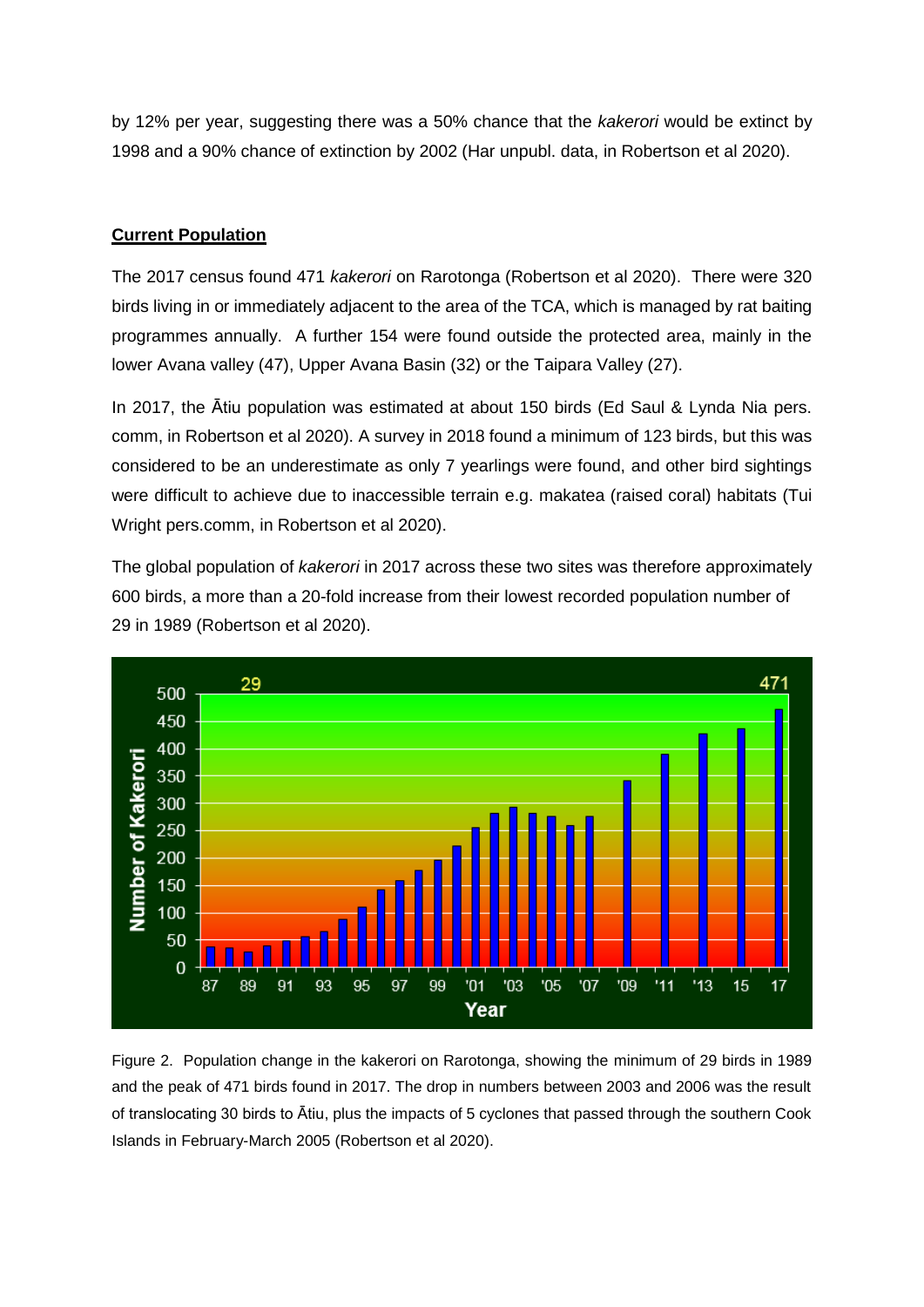#### **Conservation status and management**

To save the *kakerori* from extinction, an experimental recovery programme was established in 1989 to determine why the bird had become critically endangered. Early findings demonstrated that the *kakerori* were declining as a result of invasive ship rats (*Rattus rattus*) and possibly Pacific rats (*Rattus exulans*), that were preying on eggs and nestlings (Hay & Robertson 1988).

Management of these main predation threats followed (Saul et al 1998). This involved improving the breeding success of *kakerori* through seasonal poisoning of rats within the main habitat of the *kakerori* (later known as the Takitumu Conservation Area). Key nesting trees were also encircled with metal bands to prevent rats from climbing trees to access nests (Robertson et al 1998). This activity was later discontinued as inefficient compared to poisoning efforts. As a result of the management programme, the breeding success of the *kakerori* improved significantly. The number of *kakerori* increased at an average rate of 20% per year from 29 birds in 1989 to 153 birds in 1997 (Saul et al 1998) and 255 in 2001 (Robertson & Saul 2007). In 2000, the IUCN Red List threat ranking of the *kakerori* was changed from 'critically endangered' to 'endangered', one of the very few species to have been downgraded as a result of on-the-ground conservation management rather than improved knowledge (Stattersfield et al 2000).

Additional risks to the *kakerori* include catastrophic events, such as cyclones or disease. To mitigate such risks, a translocation of a small number of birds to Ātiu as an insurance measure was approved and supported by TCA landowners as well as the Ātiu island leaders and community. The initial translocation took place in 2001, when 10 young *kakerori* (1 and 2 year olds) were transferred from the TCA to Ātiu, and another 10 young birds were transferred each year for the next two years, making a total of 30 initial founders (Robertson et al 2006). A further 10 birds were translocated in 2011 to further strengthen the genetic diversity of the population there (Robertson et al 2020). Signs of initial breeding were identified in 2002/03 with the population steadily increasing to 150 birds in 2012 (Robertson et al 2020).

In 2005, the southern Cook Islands were hit by five tropical cyclones within 4 weeks in February and March (Robertson & Saul 2007). Much of the *kakerori* habitat e.g. forest on exposed faces, spurs and ridges, was severely damaged as a result (Robertson & Saul 2007). Despite significant habitat destruction, the population survived remarkably well, with a minimum of 274 adults known to be alive within the TCA in August 2005 (Robertson & Saul 2007). Breeding productivity however was exceptionally poor in 2005/06. This was noted by 2007 surveys which identified 277 birds (Robertson et al 2020). Poor productivity levels were attributed to nesting failures, as nests were more exposed to weather conditions due to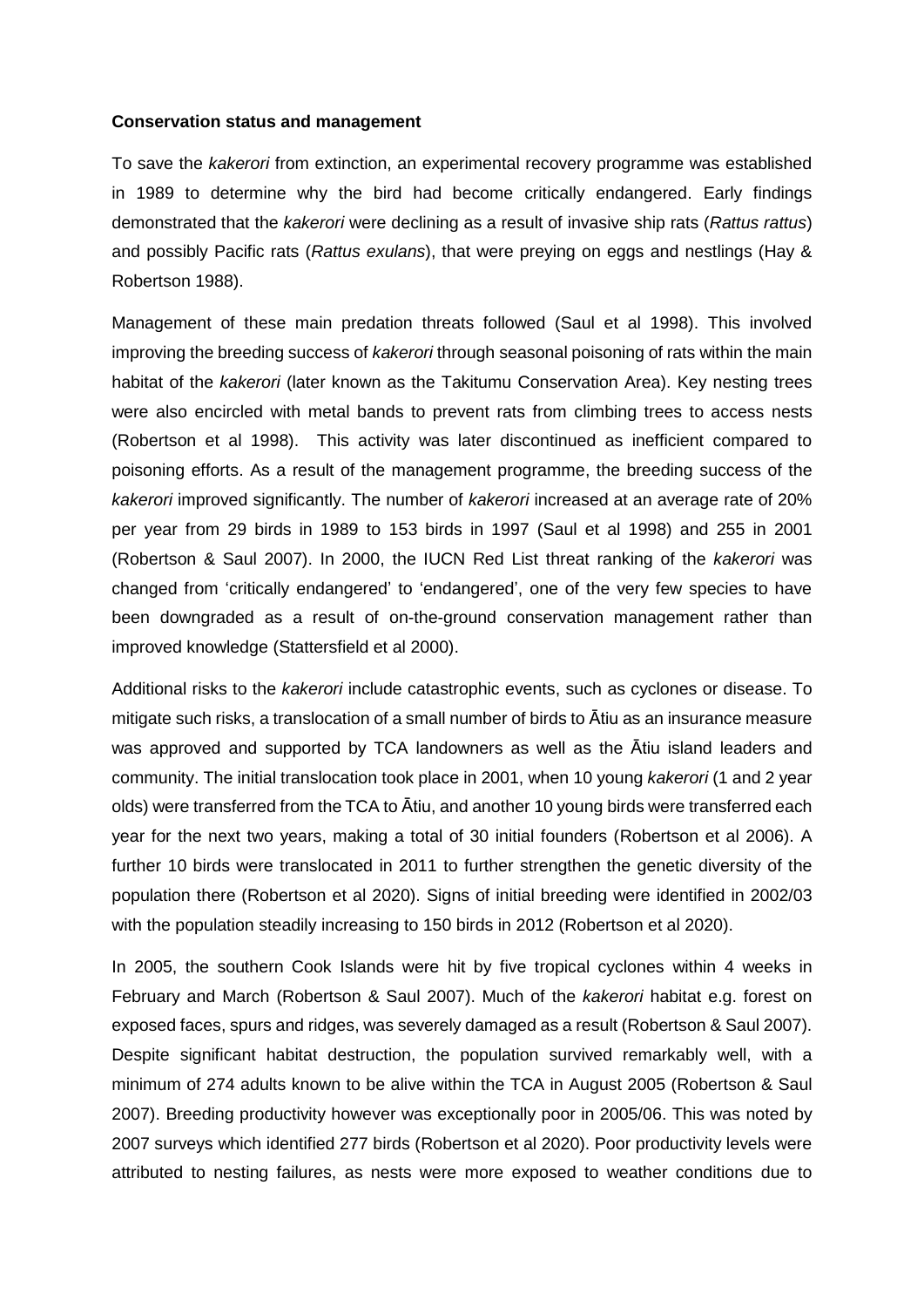defoliated canopies (Robertson & Saul 2007). Additionally, rats were more commonly seen during the day, possibly due to a shortage in food supply as a result of fewer trees that were fruiting (Robertson & Saul 2007).

In 2011, the population was estimated at 380 birds including 69 yearlings, and around 310 mature individuals (Robertson et al 2011). The 2011 population estimates suggested that the species should be further down-listed to 'Vulnerable' on the IUCN Red List, as the population had more than 250 mature individuals with no evidence of decline within the last five years (Robertson et al 2011). The *kakerori*'s 'Vulnerable' listing would remain on the basis that the number of mature individuals remained below 1000 and that the bird was only present at two locations (Robertson et al 2011).

Having applied an effective management programme for the *kakerori* since 1989 with the support of multiple stakeholders, including projects such as R2R, *kakerori* numbers have been on the rise and also have been able to bounce back from minor declines. The success of the management regimes through poisoning, along with establishing an 'insurance' population on Ātiu, has allowed the *kakerori* population to return from the brink of extinction as well as expand its geographical range.

The Ātiu population is expected to increase over time, but recommendations have included that 10 juveniles (1-2 years old) should be translocated from the TCA to Ātiu every 20 years (or 5 birds every 10 years) to maintain genetic diversity (Robertson et al 2020). Further recommendations for Ātiu include population monitoring to occur at 5 to 10-year intervals in order to better understand broad population changes.

Social learning platforms, particularly on Rarotonga, are encouraged through school tours and bilingual brochures or pamphlets that were developed under R2R to target specific age group audiences to increase awareness.

## **Ridge to Reef (R2R) Project Funding 2015-2021**

The R2R project funding has provided the assistance needed to continue and expand species management and conservation efforts both within the TCA and on Ātiu. These activities include assistance to continued biennial censuses, investigating reports of sightings and actively seeking new areas of colonization, ongoing rat control programmes that include poison baiting, observing and recording nesting and fledgling activity during rat control activities and for 3-4 weeks after, as well as providing equipment and materials needed for more effective management of the area by the landowners.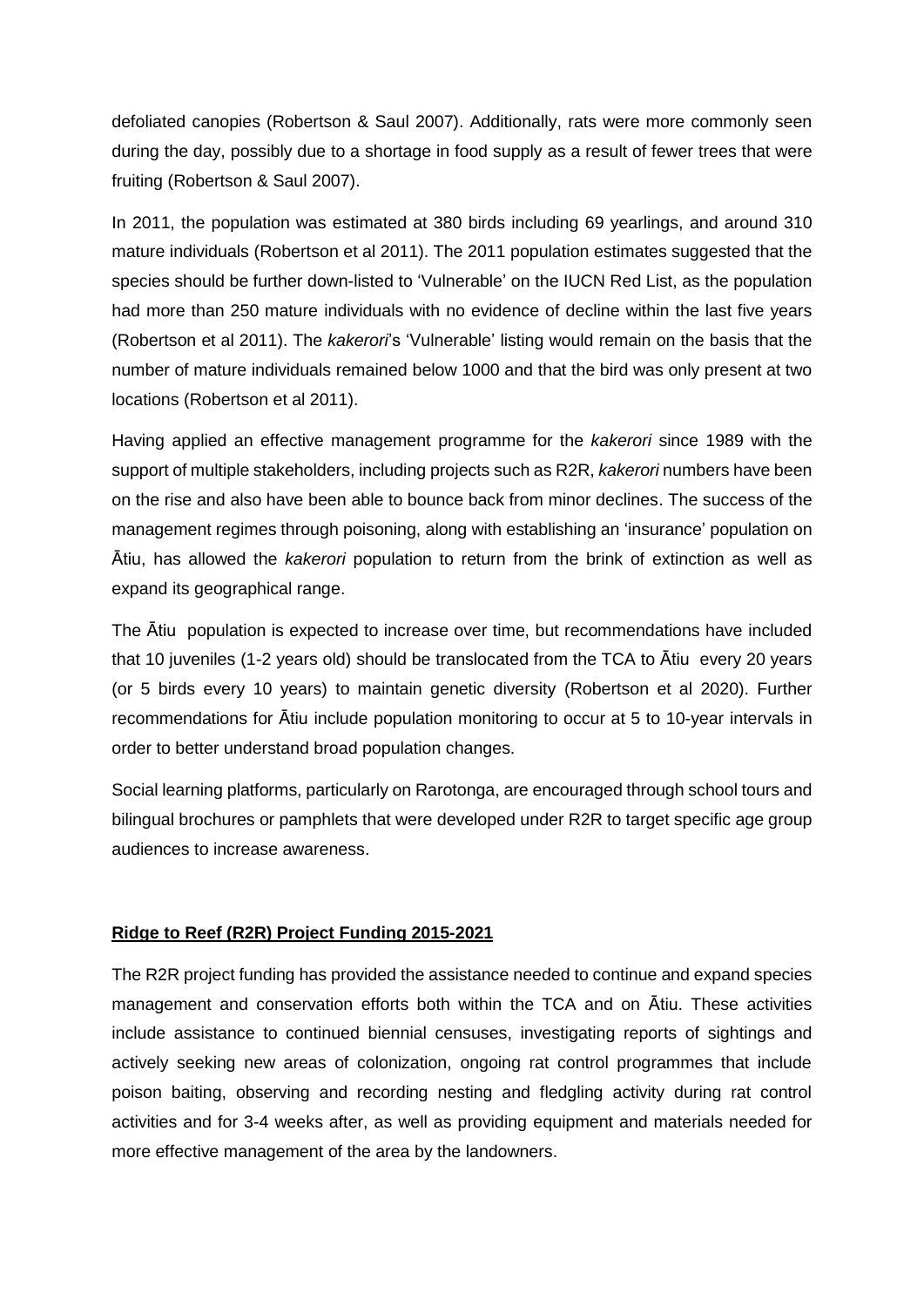Additionally, the development of an updated TCA Management Plan (Robertson et al, 2020) for the species over the next decade was supported to strengthen and direct management capacities. Recommendations and activities made within this Management Plan are attached as Annex 1.

### **Conclusion**

The R2R baseline population figures for the *kakerori* in 2015 were recorded at 428 individuals on Rarotonga and 125 on Ātiu, representing a total population of 553 individuals. This report has found that the most recent surveys identified an increase in *kakerori* numbers to 471 on Rarotonga (2017) and a minimum of 123 birds on Ātiu (2018), though this was considered to be an underestimate. This results in a total population of at least 600 individuals, representing a 10% increase in total net population from baseline levels, as at 2018. Unfortunately the planned 2020 survey was not possible due to travel restrictions caused by the Covid-19 pandemic. However, there have been no reasons identified to expect any declines in populations since the 2017/18 surveys. During this project period (2015-2021), R2R funding directly contributed towards supporting the ongoing recovery programme of the *kakerori*, as well as the development of a 10 year management plan for the TCA (2020-2030) to ensure sustainability and planning of ongoing efforts beyond the life of the project.

This report therefore concludes that the initial targets set by the R2R project in 2015 of achieving 'no net decline in population' numbers of the Rarotonga Monarch (*kakerori*, *Pomarea dimidiata*) has been achieved.

| SRF#  | <b>Description of Indicator</b>                                                                            | End-of-project target<br>level  | End-of-project indicator                                                                             | <b>Target status</b> |
|-------|------------------------------------------------------------------------------------------------------------|---------------------------------|------------------------------------------------------------------------------------------------------|----------------------|
| 14b.3 | Conservation of priority<br>species at selected sites:<br>Rarotongan Monarch<br>(Rarotonga 428 & Ātiu 125) | No net decline in<br>population | Total population 600<br>(Rarotonga 471 & Ātiu<br>minimum 123 but<br>believed to be<br>underestimate) | Achieved             |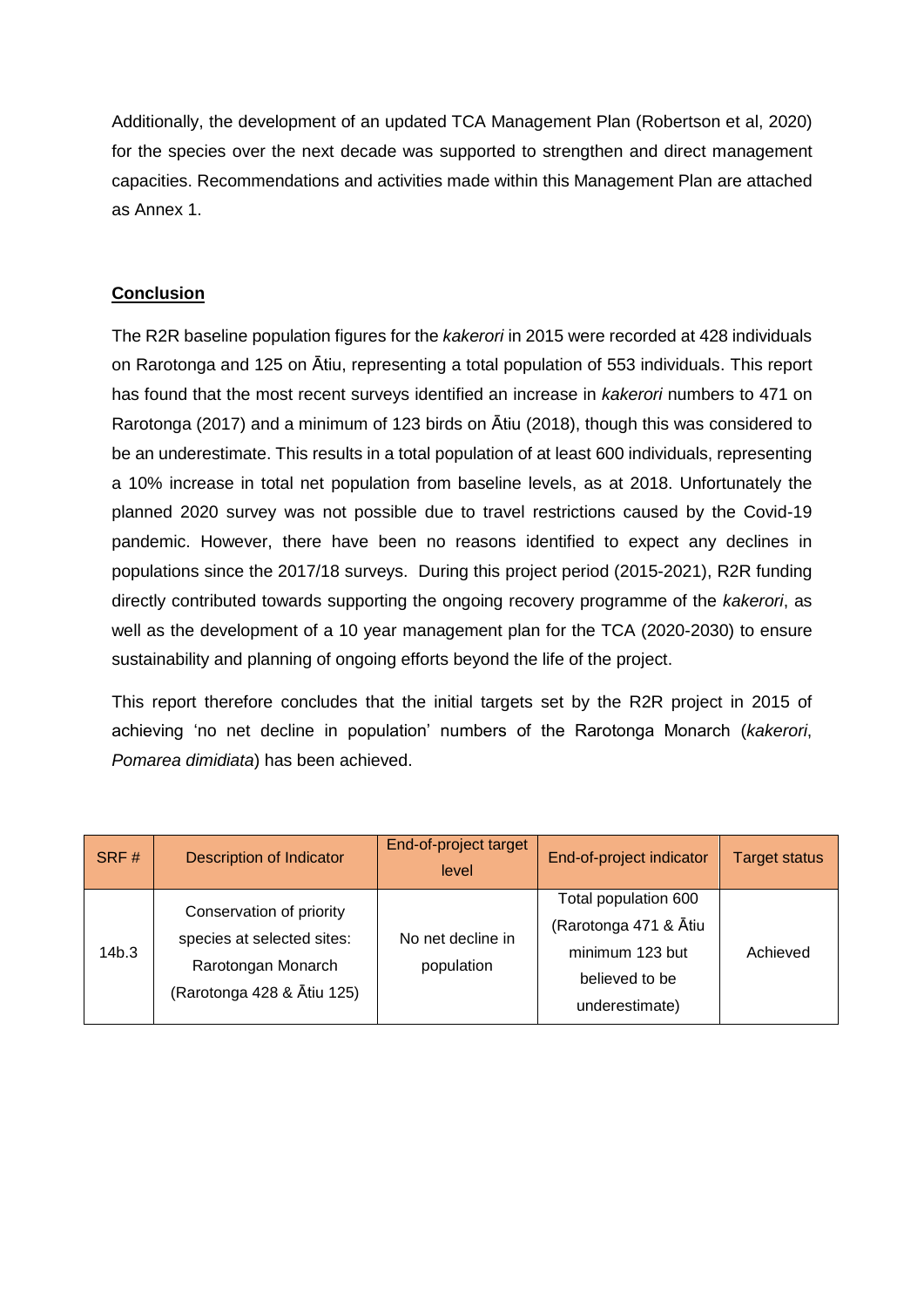#### **References**

- BirdLife International. 2018. Pomarea dimidiata. The IUCN Red List of Threatened Species 2018: e.T22707172A132072143. Downloaded on 11 September 2020
- Collar, N.J.; Crosby, M.J.; Stattersfield, A.J. 1994: *Birds to watch 2: the world list of threatened birds*. BirdLife International, Cambridge. 407 p.
- Evans, J. 2012. Priority sites for conservation in the Cook Islands: Key Biodiversity Areas and important bird areas. Te Ipukarea Society, Rarotonga, Cook Islands. 39p.
- Gill, W.W. 1885. Jottings from the Pacific. London. Religious Tract Society.
- Hay, J.R.; Robertson, H.A. 1988: Ecology of *kakerori* (*Pomarea dimidiata*)—a draft recovery plan. Ecology Division Report. Ecology Division, DSIR, Lower Hutt.
- Robertson, H., Adams, L. and Cockburn, S. (2011) Status of *Kakerori* (*Pomarea dimidiata*) on Rarotonga, Cook Islands, in August 2011. Report to the Takitumu Conservation Area Project, and the […]?
- Robertson, H., Adams, L., Karika, I., Saul, E., Nia, L. 2020. Takitumu Conservation Area Management Plan 2020. Biodiversity Group, Department of Conservation, PO Box 10-420, Wellington, New Zealand.
- Robertson, H.A & Saul, E.K. 2008. Conservation of *Kakerori* (Pomarea dimidiate) in the Cook Islands in 2006/07. Doc Research & Development Series 296. Department of Conservation, Wellington
- Robertson, H.A., Hay, J.R., Saul, E.K. 1993. Age and sex determination of *kakerori* Pomarea dimidiate. Notornis 40: 179-189.
- Robertson, H.A.; Hay, J.R.; Saul, E.K.; McCormack, G.V. 1994: Recovery of the *kakerori*: an endangered forest bird of the Cook Islands. *Conservation Biology* 8: 1078–1086.
- Robertson, H.A.; Karika, I.; Saul, E.K. 2006: Translocation of Rarotonga Monarchs *Pomarea dimidiata* within the southern Cook Islands. *Bird Conservation International* 16: 197– 215.
- Robertson, H.A.; Saul, E.K. 2007 Conservation of *kakerori* (*Pomarea dimidiata*) in the Cook Islands in 2005/06. *DOC Research & Development Series 285*. Department of Conservation, Wellington. 20 p
- Robertson, H.A.; Saul, E.K.; Tiraa, A. 1998: Rat control in Rarotonga: some lessons for mainland islands in New Zealand. *Ecological Management* 6: 1–12.
- Saul, E.K.; Robertson, H.A.; Tiraa, A. 1998: Breeding biology of the *kakerori* (*Pomarea dimidiata*) on Rarotonga, Cook Islands. *Notornis* 45: 255–269.
- Stattersfield, A.J.; Capper, D.R.; Dutson, G.C.L. (Eds) 2000: *Threatened birds of the world*. Birdlife International, Cambridge and Lynx Edicions, Barcelona. 852 p.

UNDP Project document. Undated. Conserving biodiversity and enhancing ecosystem functions through a "Ridge to Reef approach in the Cook Islands.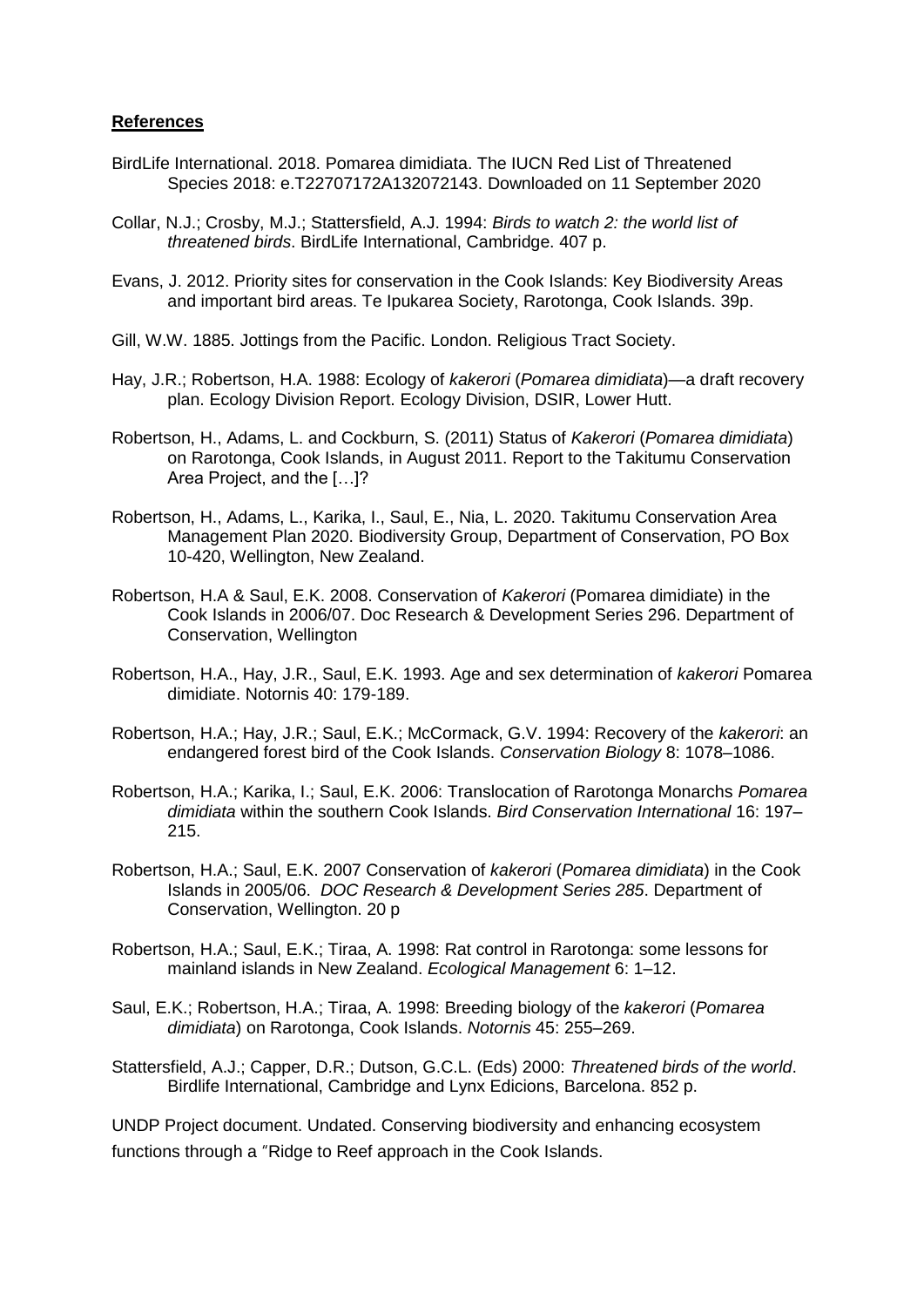**Annex 1.** Management recommendations for the Takitumu Conservation Area, from

Robertson et al, 2020.

- At a minimum, maintain the current programme of rat-poisoning in the Tōtoko'itu, Tūroa, and Lower Avanā Valleys on Rarotonga, the core area used by *kākerōri*.
- Investigate whether the frequency of baiting could be further reduced.
- The "interim" bait round in May-July should be maintained.
- Index both rodent and cat numbers in the TCA by using baited camera traps. This may help to show the effectiveness of rat poisoning.
- Continue looking for ways to reduce cost of effective rat control.
- Investigate using self-resetting traps, such as Goodnature A24 traps which can kill up to 24 rats between each service.
- Consider using PAPP (para-aminopropiophenone), a toxin that has been developed and registered in New Zealand for control of feral cats.
- Consider expansion of pest control to other valleys in the TCA, or beyond, if the current management can be further streamlined.
- Promote the concept of rodent-free Cook Islands, and advocate that the Cook Islands government follows the development of rodent eradication methods in New Zealand, with the possibility of New Zealand offering to trial some of the methods on small but inhabited islands, before scaling-up to Rarotonga.
- Respond quickly to threats to nature in the TCA, such as road or housing developments, feral animal incursions, biosecurity, cyclones and weed encroachment.
- Erect signs at entry points into the TCA warning hunters of the risks of secondary poisoning from eating feral animals that have strayed into the TCA.
- Maintain a contingency fund to allow a quick response to fix damaged tracks and roads following cyclones.
- Partner with other conservation organisations, such as Te Ipukarea Society, National Environment Service, and even SPREP, to support scientific programmes to use biological control to overcome weed problems facing the TCA.
- Continue to monitor the demography of *kākerōri* by catching and marking birds with a unique combination of coloured leg bands.
- Support 2- or 3-yearly census by doing a "roll-call" of banded birds and mapping their territories.
- Review the frequency of censuses after the first 3-yearly census to determine if 2 yearly censuses are more practical.
- To answer questions about the demography of *kākerōri*, about \$10,000 (\$35 per sample) is needed to get commercial DNA sexing of the feather samples collected in the past decade, and to budget \$2000 per year for sexing of feather samples.
- Continue to monitor the *kākerōri* population on Ātiu at least every 3 years.